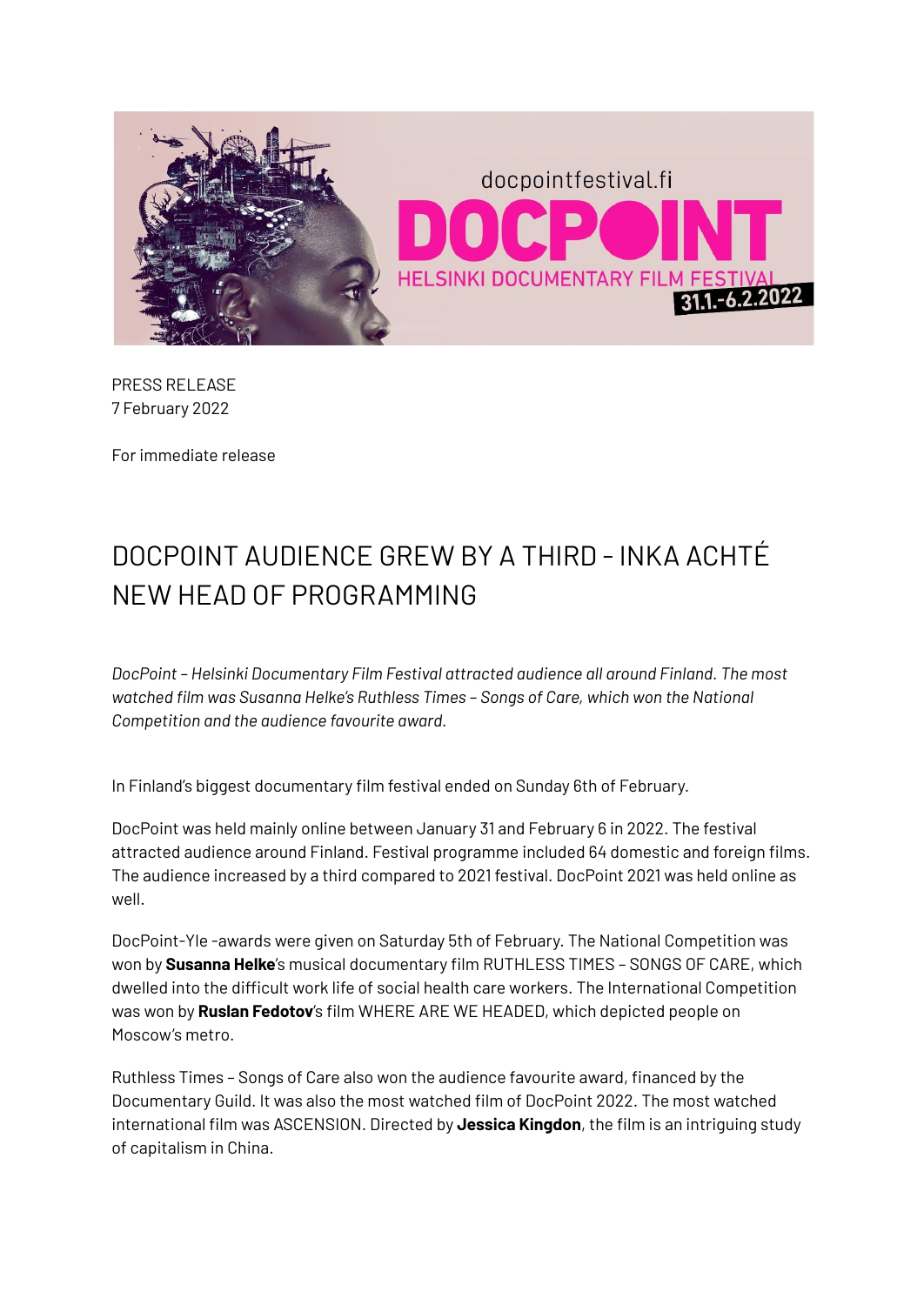DocPoint FINEST Market, which is held for the first time, will continue for another week. FINEST Market offers best new Finnish and Estonian documentary films for the industry professionals. The online event has gathered a lot of interest and it will be organised as a part of DocPoint in the future as well.

Next DocPoint festival will be held at the turn of January and February of 2023.

## **INKA ACHTÉ APPOINTED AS THE HEAD OF PROGRAMMING**

DocPoint – Helsinki Documentary Film Festival has appointed **Inka Achté** as the new Head of Programming. Achté is a documentary film director and festival distributor from Helsinki. She has nearly 20 years of experience in film and television industry.

Inka Achté holds an MA in Documentary Directing from the National Film and Television School in the UK. She has worked as a sales agent for documentary films at Taskovski Films and Autlook Filmsales, and has experience as a programmer from various film festivals. Achté has directed documentary features *Boys Who Like Girls* (2018) and *Golden Land* (2021).

Golden Land premiered at DocPoint 2022. The film received the special mention in National Competition.

"It is wonderful to get to develop DocPoint together with filmmakers and audience during times, when documentary films are more popular than ever. I am really excited about the opportunity to open doors for the audience to worlds and viewpoints that we didn't have access before, or couldn't even think of" comments Inka Achté.

"I want to be a part of in making more inclusive and diverse film culture that shakes the audience and makes them realise something new about the world they live in. That is the power of documentary film."

The position of Head of Programming is new at DocPoint. Artistic Director's tasks will be divided to two people. Head of Programming oversees planning and execution of the festival programme. Industry events and DocPoint FINEST Market will be overseen by another person, who will be appointed in the next few months.

These two people will work together and form the core group of the festival with the Executive Director and the producer. Finnish and foreign programmers will assist in the planning as before. Similar practise is in use at other film festivals.

**Kati Juurus** has worked as the Artistic Director of the festival since 2019. Her fixed-period ends in February 2022. During Juurus' time, the festival introduced National and International Competitions in 2021, and DocPoint FINEST Market in 2022, which presents Finnish and Estonian films to the professional audience. The new functions have expanded the festival and refreshed its profile. DocPoint warmly thanks Kati Juurus and wishes her well in the future.